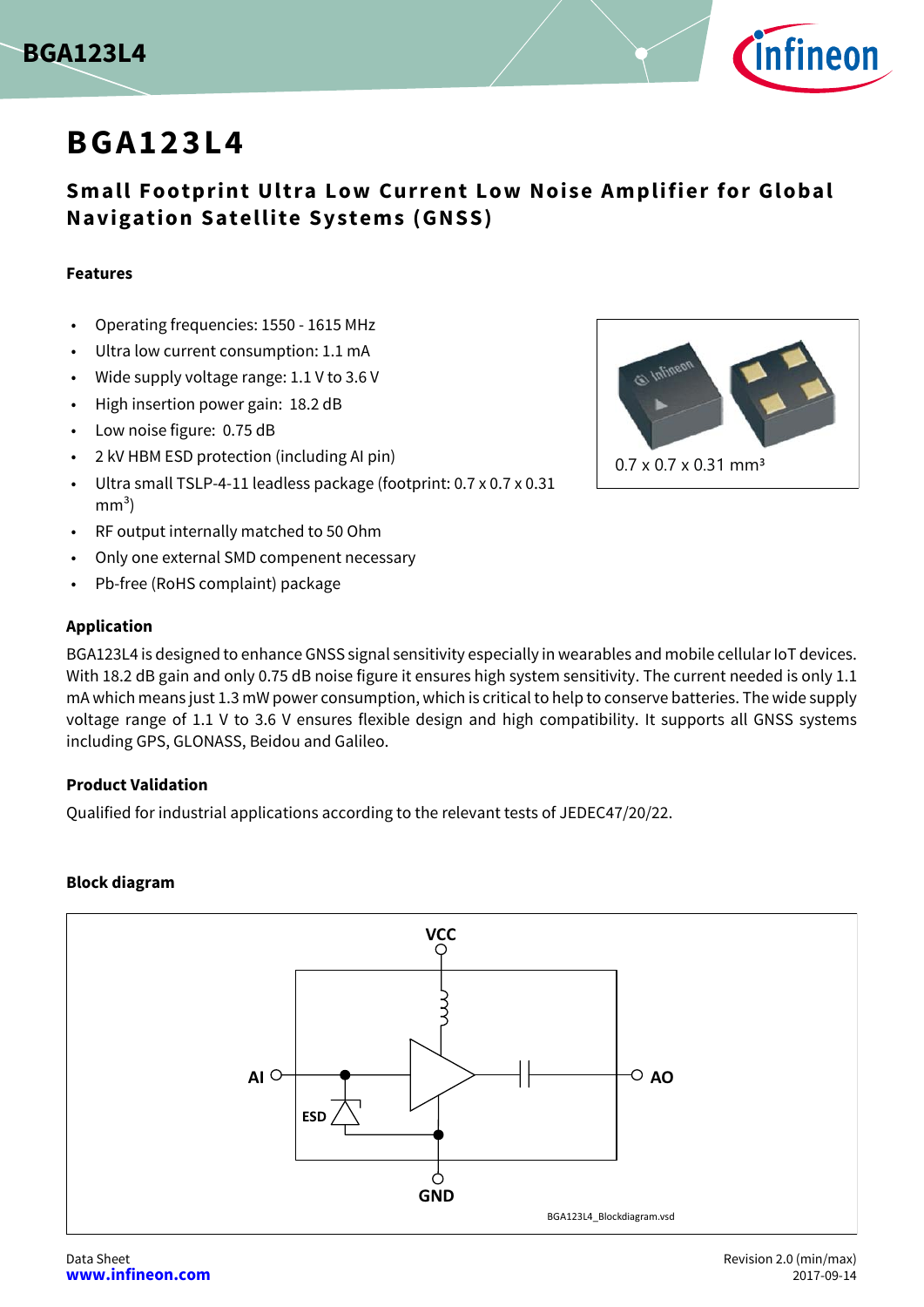| <b>Small Footprint Ultra Low Current Low Noise Amplifier for Global Navigation</b> |  |
|------------------------------------------------------------------------------------|--|
| <b>Table of Contents</b>                                                           |  |

## <span id="page-1-0"></span>**Table of Contents**

**BGA123L4**

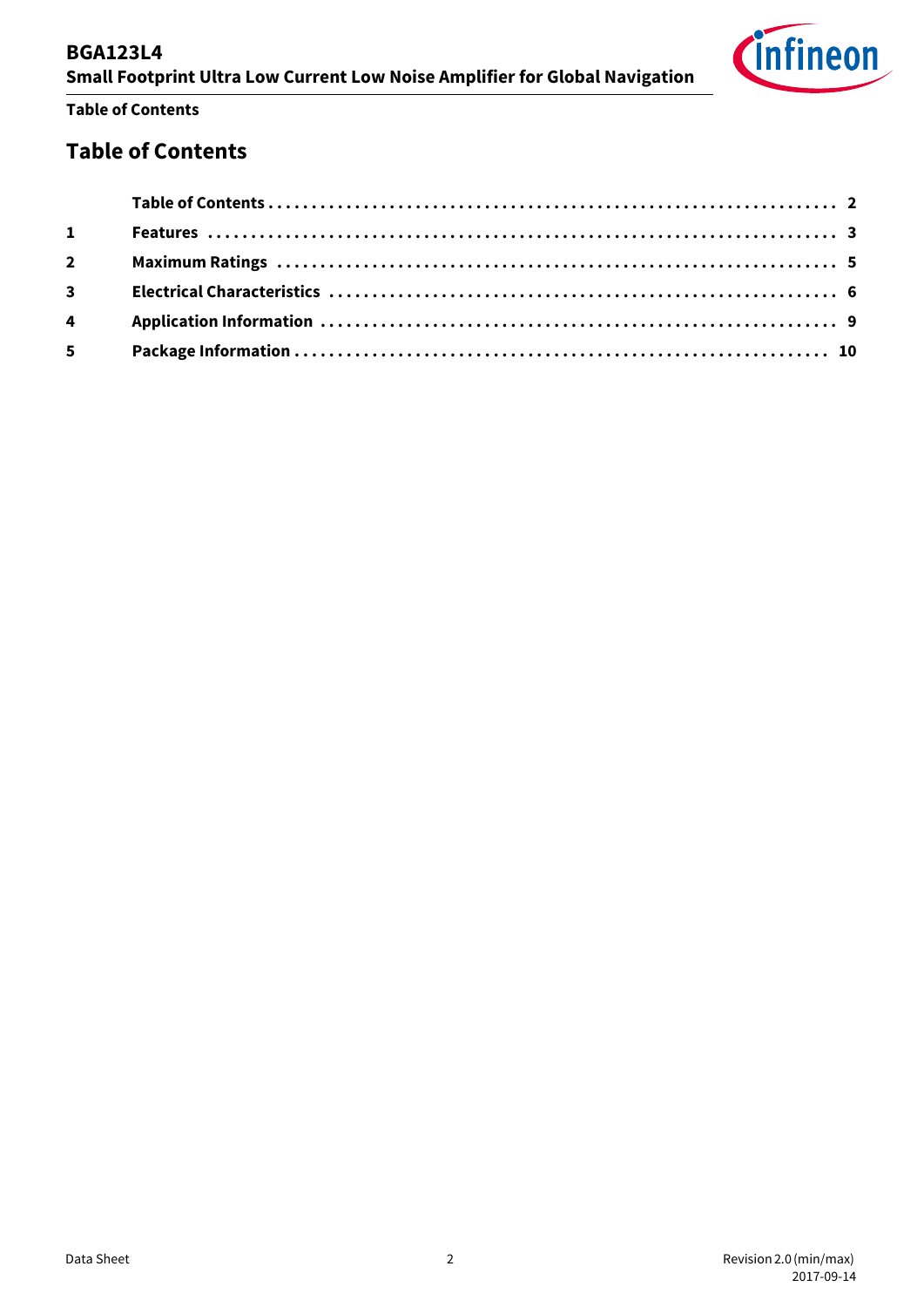## **Features**

**RoHS** 

## <span id="page-2-0"></span>**1 Features**

- Operating frequencies: 1550 1615 MHz
- Ultra low current consumption: 1.1 mA
- Wide supply voltage range: 1.1 V to 3.6 V
- High insertion power gain: 18.2 dB
- Low noise figure: 0.75 dB
- 2 kV HBM ESD protection (including AI pin)
- Ultra small TSLP-4-11 leadless package (footprint: 0.7 x 0.7 x 0.31  $mm<sup>3</sup>$ )
- RF output internally matched to 50 Ohm
- Only one external SMD compenent necessary
- Pb-free (RoHS complaint) package
- B7HF Silicon Germanium technology







| <b>Product Name</b> | <b>Marking</b> | Package          |
|---------------------|----------------|------------------|
| <b>BGA123L4</b>     |                | <b>TSLP-4-11</b> |

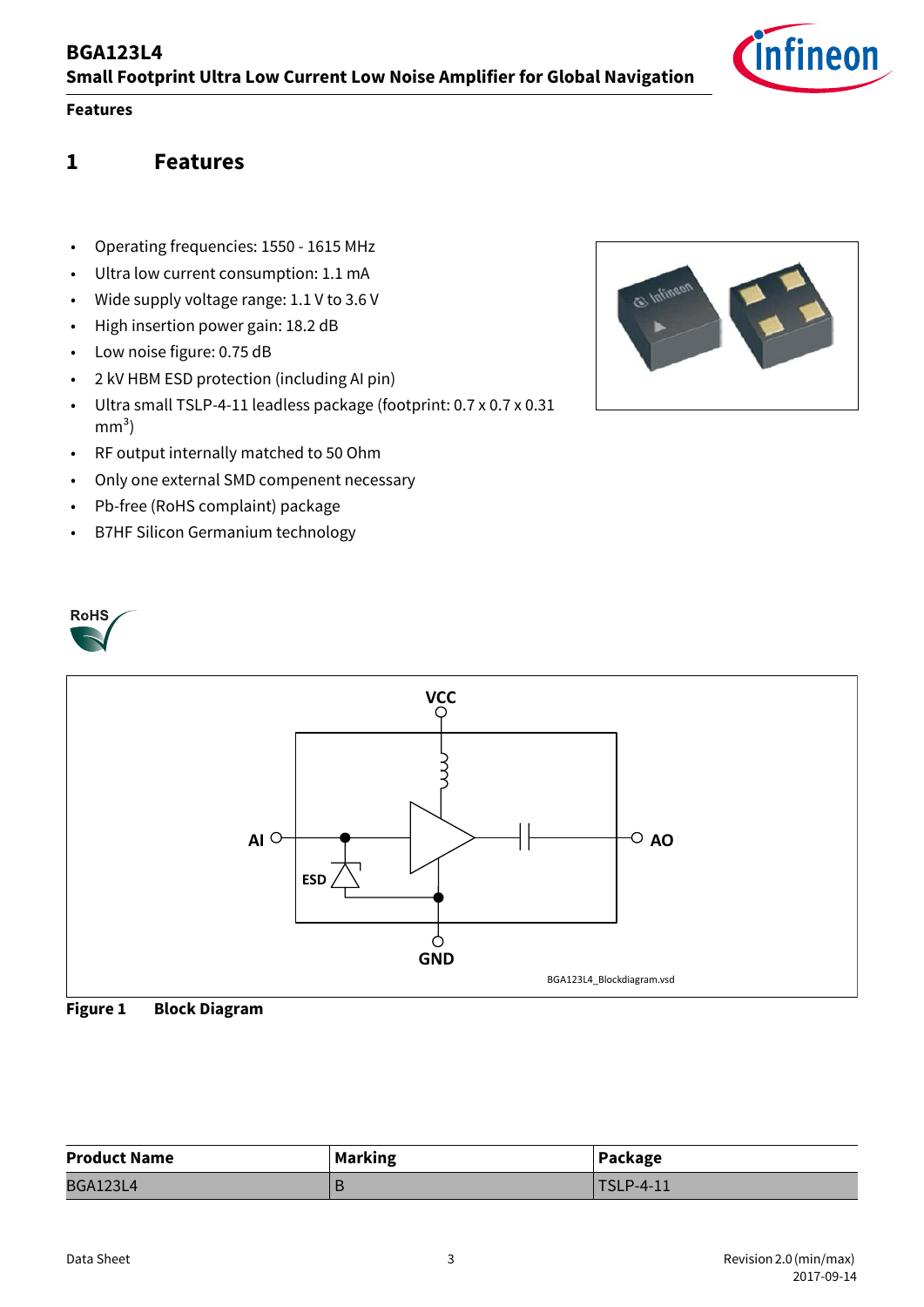

### **Features**

## **Description**

The BGA123L4 is a ultra low current low noise amplifier for Global Navigation Satellite Systems (GNSS) which covers all GNSS frequency bands from 1550 MHz to 1615 MHz like GPS, GLONASS, Beidou, Galileo and others. The LNA provides 18.2 dB gain and 0.75 dB noise figure at a current consumption of only 1.1 mA in the application configuration described in **[Chapter 4](#page-8-1)**. The BGA123L4 is based upon Infineon Technologies' B7HF Silicon Germanium technology. It operates from 1.1 V to 3.6 V supply voltage.

#### **Pin Definition and Function**

| Table 1 | <b>Pin Definition and Function</b> |
|---------|------------------------------------|
|---------|------------------------------------|

| Pin No. | Name       | <b>Function</b> |
|---------|------------|-----------------|
|         | <b>VCC</b> | DC supply       |
| 2       | AO         | LNA output      |
| 3       | <b>GND</b> | Ground          |
| 4       | ΑI         | LNA input       |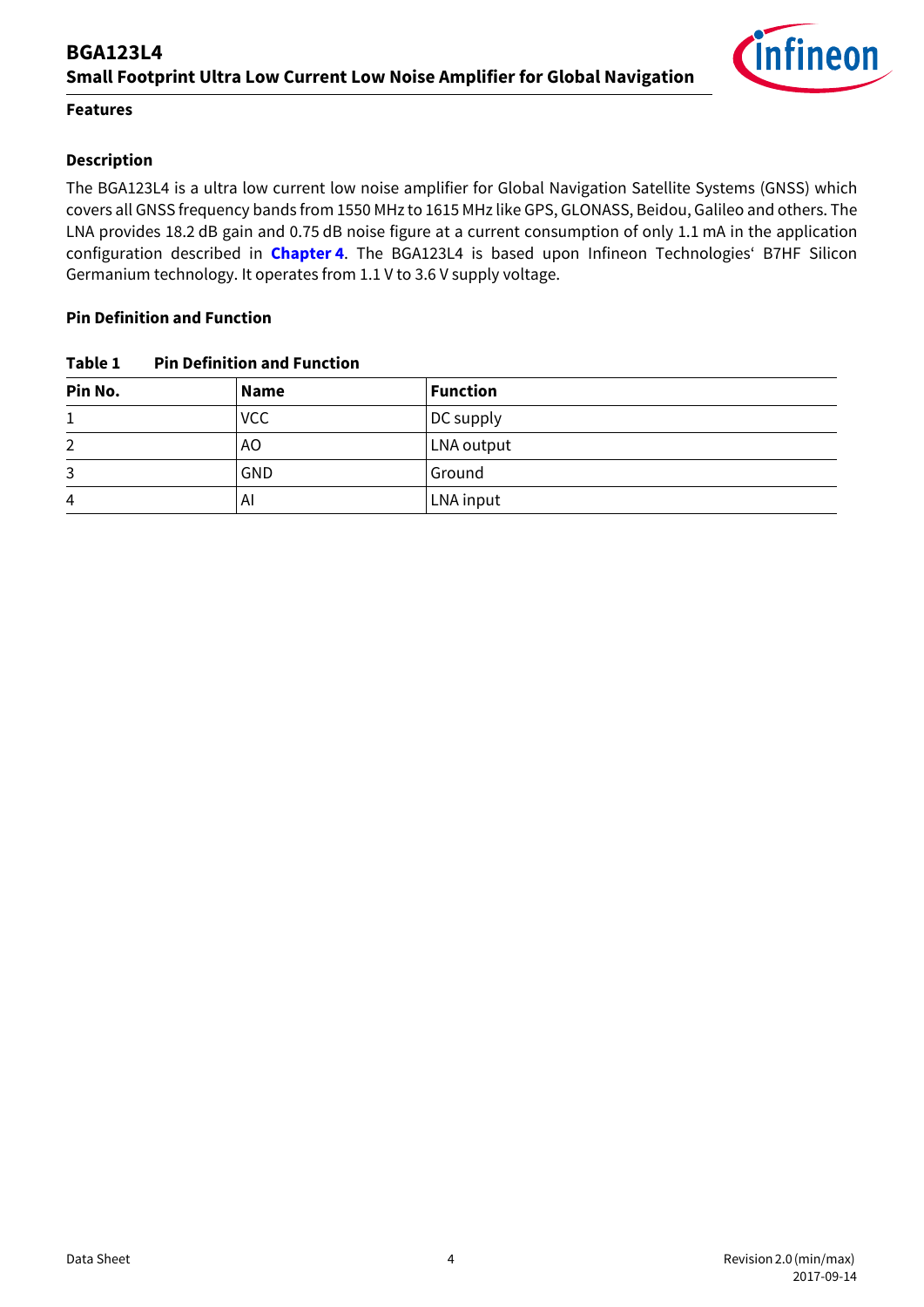**Maximum Ratings**

## <span id="page-4-0"></span>**2 Maximum Ratings**

## **Table 2 Maximum Ratings**

| <b>Parameter</b>                                         | Symbol            |         | <b>Values</b>            | Unit           | Note or      |                          |
|----------------------------------------------------------|-------------------|---------|--------------------------|----------------|--------------|--------------------------|
|                                                          |                   | Min.    | Typ.                     | Max.           |              | <b>Test Condition</b>    |
| Voltage at pin VCC                                       | $V_{\rm CC}$      | $-0.3$  |                          | 3.6            | V            | 1)                       |
| Voltage at pin Al                                        | $V_{\rm Al}$      | $-0.3$  | -                        | 0.9            | V            | -                        |
| Voltage at pin AO                                        | $V_{AO}$          | $-0.3$  | -                        | $V_{cc}$ + 0.3 | V            |                          |
| Voltage at pin GND                                       | $V_{\text{GND}}$  | $-0.3$  | $\overline{\phantom{0}}$ | 0.3            | V            | $\overline{\phantom{m}}$ |
| Current into pin VCC                                     | $I_{\mathsf{CC}}$ | -       | $\overline{\phantom{0}}$ | 10             | mA           | $\overline{\phantom{0}}$ |
| RF input power                                           | $P_{\rm IN}$      | -       | $\overline{\phantom{0}}$ | $\mathbf{0}$   | dBm          | -                        |
| Total power dissipation,<br>$T_s$ < 148 °C <sup>2)</sup> | $P_{\rm tot}$     |         |                          | 40             | mW           |                          |
| Junction temperature                                     | $T_{\rm J}$       |         |                          | 150            | $^{\circ}$ C |                          |
| Ambient temperature range                                | $T_A$             | -40     | -                        | 85             | $^{\circ}$ C |                          |
| Storage temperature range                                | $T_{STG}$         | $-65$   | -                        | 150            | $^{\circ}$ C |                          |
| ESD capability all pins                                  | $V_{ESD\_HBM}$    | $-2000$ |                          | 2000           | ٧            | according to<br>$JS-001$ |

1) All voltages refer to GND-Node unless otherwise noted

2)  $T_S$  is measured on the ground lead at the soldering point

**Attention: Stresses above the max. values listed here may cause permanent damage to the device. Maximum ratings are absolute ratings; exceeding only one of these values may cause irreversible damage to the integrated circuit. Exposure to conditions at or below absolute maximum rating but above the specified maximum operation conditions may affect device reliability and life time. Functionality of the device might not be given under these conditions.**

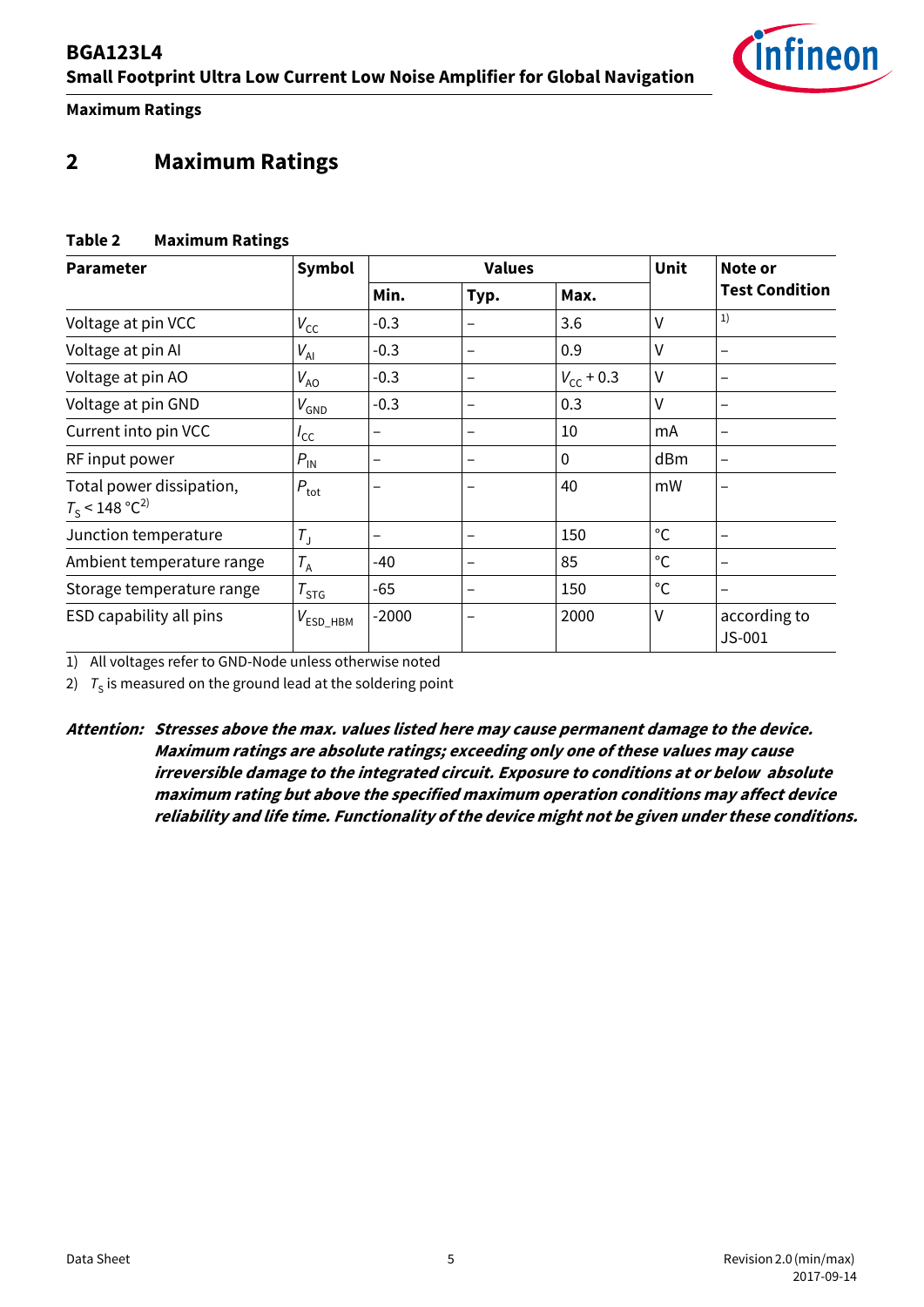

**Electrical Characteristics**

## <span id="page-5-0"></span>**3 Electrical Characteristics**

## Table 3 Electrical Characteristics<sup>1)</sup>

 $T_A$  = 25 °C,  $V_{CC}$  = 1.2 V,  $f$  = 1550 - 1615 MHz

| <b>Parameter</b>                                                                                               | <b>Symbol</b>     | <b>Values</b>            |       |                          | Unit         | <b>Note or Test Condition</b> |  |
|----------------------------------------------------------------------------------------------------------------|-------------------|--------------------------|-------|--------------------------|--------------|-------------------------------|--|
|                                                                                                                |                   | Min.                     | Typ.  | Max.                     |              |                               |  |
| Supply voltage                                                                                                 | $V_{\rm CC}$      | 1.1                      | 1.8   | 3.6                      | $\mathsf{V}$ | ON-Mode                       |  |
|                                                                                                                |                   | 0.0                      |       | 0.4                      | $\mathsf{V}$ | OFF-Mode                      |  |
| Supply current                                                                                                 | $I_{\text{CC}}$   | $\overline{\phantom{0}}$ | 1.05  | 1.55                     | mA           | ON-Mode, Vcc=1.2V             |  |
|                                                                                                                |                   |                          | 0.1   | $\overline{2}$           | μA           | OFF-Mode                      |  |
| Insertion power gain<br>$f = 1575$ MHz                                                                         | $ S_{21} ^2$      | 16.4                     | 17.9  | 19.4                     | dB           | ON-Mode                       |  |
| Noise figure <sup>2)</sup><br>$f = 1575 \text{ MHz}, Z_{S} = 50 \Omega$                                        | NF                | $\overline{a}$           | 0.75  | 1.25                     | dB           | ON-Mode, $Z_s = 50 \Omega$    |  |
| Input return loss <sup>3)</sup><br>$f = 1575$ MHz                                                              | $RL_{IN}$         | $\overline{1}$           | 9     | $\overline{\phantom{0}}$ | dB           | ON-Mode                       |  |
| Output return loss <sup>3)</sup><br>$f = 1575$ MHz                                                             | $RL_{\text{OUT}}$ | 10                       | 16    | $\overline{a}$           | dB           | ON-Mode                       |  |
| Reverse isolation <sup>3)</sup><br>$f = 1575$ MHz                                                              | $1/ S_{12} ^2$    | 25                       | 36    | $\overline{\phantom{0}}$ | dB           | ON-Mode                       |  |
| Transient time <sup>4)7)</sup>                                                                                 | $t_{\rm S}$       | $\overline{a}$           | 0.5   | $\overline{2}$           | μs           | ON-to OFF-Mode                |  |
|                                                                                                                |                   |                          | 9     | 12                       | μs           | OFF-to ON-Mode                |  |
| Inband input 1dB-compression<br>point, $f = 1575 \text{ MHz}^{3}$                                              | $IP_{1dB}$        | $-21$                    | $-17$ |                          | dBm          | ON-Mode                       |  |
| Inband input 3rd-order<br>intercept point <sup>3)5)</sup><br>$f_1$ = 1575 MHz, $f_2 = f_1 +/- 1$ MHz           | IIP <sub>3</sub>  | $-19$                    | $-14$ | $\overline{\phantom{0}}$ | dBm          | ON-Mode                       |  |
| Out of band input 3rd-order<br>intercept<br>point <sup>3)6)</sup> $f_1$ = 1713 MHz, $f_2$ = 1851<br><b>MHz</b> | OOB-II $P_3$      | $-14$                    | $-9$  |                          | dBm          | ON-Mode                       |  |
| Stability <sup>7)</sup>                                                                                        | k                 | $>1$                     |       |                          |              | f = 20 MHz  10 GHz            |  |

1) Based on the application described in chapter 4

2) PCB losses are subtracted

3) Verification based on AQL; not 100% tested in production

4) To be within 1 dB of the final gain

- 5) Input power = -30 dBm for each tone
- 6) Input power = -20 dBm at  $f_1$  and -65 dBm at  $f_2$
- 7) Guaranteed by device design; not tested in production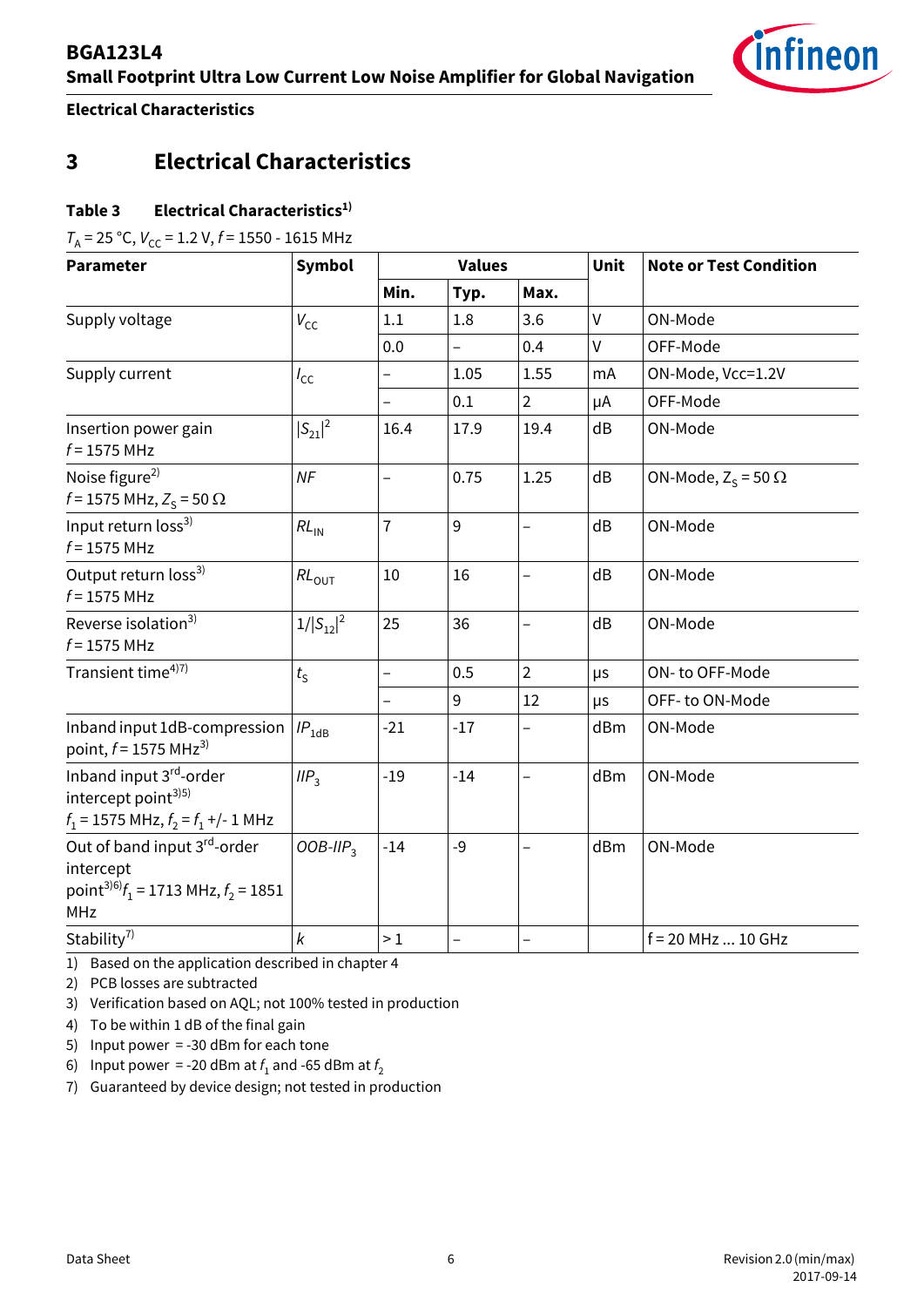

## **Electrical Characteristics**

## Table 4 Electrical Characteristics<sup>1)</sup>

 $T_A$  = 25 °C,  $V_{CC}$  = 1.8 V,  $f$  = 1550 - 1615 MHz

| <b>Parameter</b>                                                                                        | <b>Symbol</b>    | <b>Values</b>            |       |                          | Unit | <b>Note or Test Condition</b> |
|---------------------------------------------------------------------------------------------------------|------------------|--------------------------|-------|--------------------------|------|-------------------------------|
|                                                                                                         |                  | Min.                     | Typ.  | Max.                     |      |                               |
| Supply voltage                                                                                          | $V_{\text{CC}}$  | 1.1                      | 1.8   | 3.6                      | V    | ON-Mode                       |
|                                                                                                         |                  | 0.0                      |       | 0.4                      | V    | OFF-Mode                      |
| Supply current                                                                                          | $I_{\text{CC}}$  | $\overline{\phantom{0}}$ | 1.1   | 1.6                      | mA   | ON-Mode, Vcc=1.8V             |
|                                                                                                         |                  | $\overline{\phantom{0}}$ | 0.1   | $\overline{2}$           | μA   | OFF-Mode                      |
| Insertion power gain<br>$f = 1575$ MHz                                                                  | $ S_{21} ^2$     | 16.7                     | 18.2  | 19.7                     | dB   | ON-Mode                       |
| Noise figure <sup>2)</sup><br>$f = 1575 \text{ MHz}, Z_s = 50 \Omega$                                   | NF               | $\overline{\phantom{0}}$ | 0.75  | 1.25                     | dB   | ON-Mode, $Z_s = 50 \Omega$    |
| Input return loss <sup>3)</sup><br>$f = 1575$ MHz                                                       | $RL_{IN}$        | $\overline{1}$           | 9     | $\overline{\phantom{0}}$ | dB   | ON-Mode                       |
| Output return loss <sup>3)</sup><br>$f = 1575$ MHz                                                      | $RL_{OUT}$       | 10                       | 16    | $\overline{\phantom{0}}$ | dB   | ON-Mode                       |
| Reverse isolation <sup>3)</sup><br>$f = 1575$ MHz                                                       | $1/ S_{12} ^2$   | 25                       | 36    | $\qquad \qquad -$        | dB   | ON-Mode                       |
| Transient time <sup>4)7)</sup>                                                                          | $t_{\rm S}$      | $\overline{\phantom{0}}$ | 0.5   | $\overline{2}$           | μs   | ON-to OFF-Mode                |
|                                                                                                         |                  | $\qquad \qquad -$        | 6     | $9\,$                    | μs   | OFF- to ON-Mode               |
| Inband input 1dB-compression<br>point, $f = 1575 \text{ MHz}^{3}$                                       | $IP_{\rm 1dB}$   | $-19$                    | $-15$ |                          | dBm  | ON-Mode                       |
| Inband input 3rd-order<br>intercept point <sup>3)5)</sup><br>$f_1$ = 1575 MHz, $f_2 = f_1 +/- 1$ MHz    | IIP <sub>3</sub> | $-19$                    | $-14$ | $\overline{\phantom{0}}$ | dBm  | ON-Mode                       |
| Out of band input 3rd-order<br>intercept<br>point <sup>3)6)</sup> $f_1$ = 1713 MHz, $f_2$ = 1851<br>MHz | $OOB-IIP3$       | $-14$                    | $-9$  | $\overline{\phantom{0}}$ | dBm  | ON-Mode                       |
| Stability <sup>7)</sup>                                                                                 | $\pmb{k}$        | >1                       |       |                          |      | $f = 20$ MHz  10 GHz          |

1) Based on the application described in chapter 4

2) PCB losses are subtracted

3) Verification based on AQL; not 100% tested in production

4) To be within 1 dB of the final gain

5) Input power = -30 dBm for each tone

6) Input power = -20 dBm at  $f_1$  and -65 dBm at  $f_2$ 

7) Guaranteed by device design; not tested in production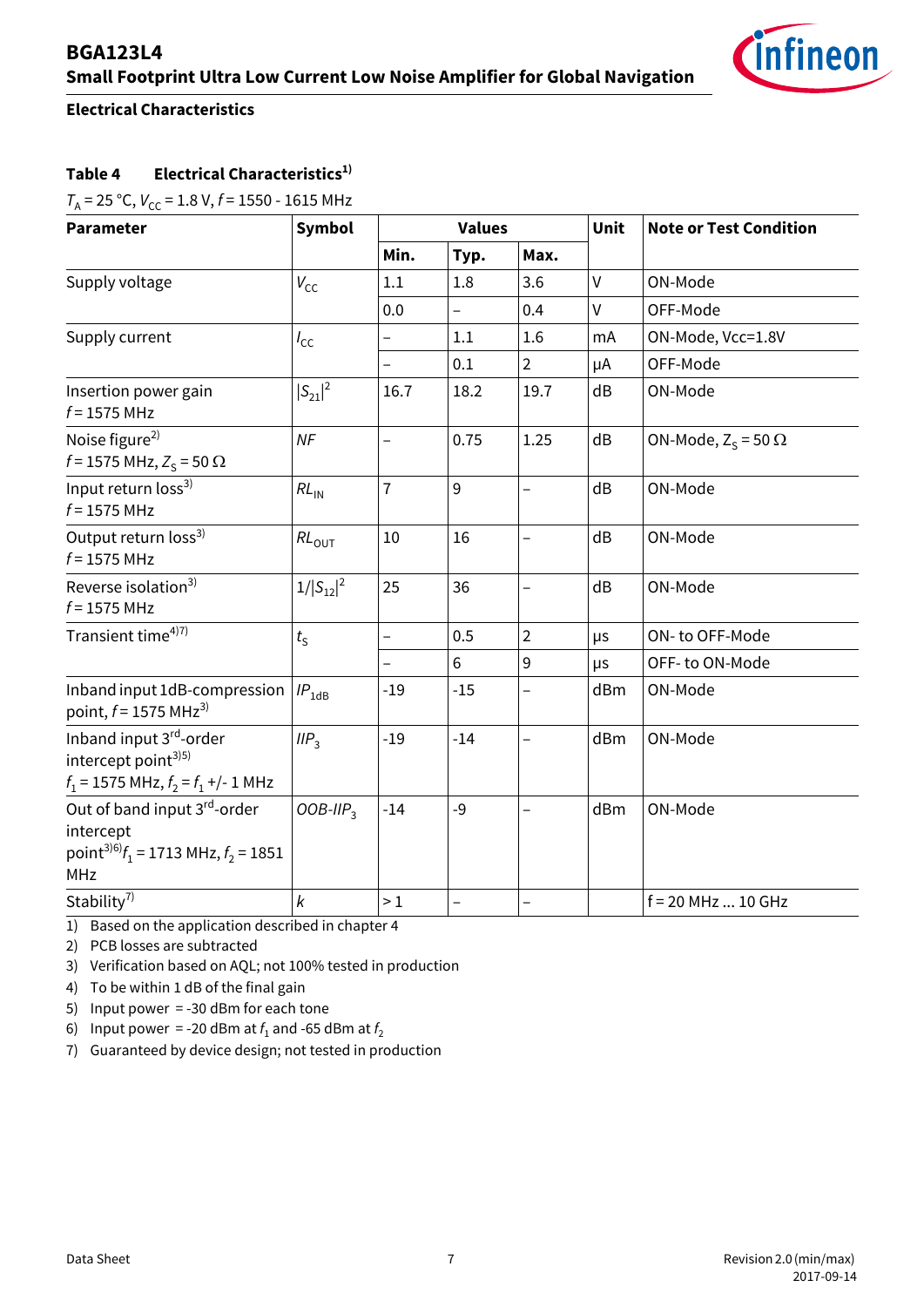

## **Electrical Characteristics**

## **Table 5 Electrical Characteristics1)**

 $T_A$  = 25 °C,  $V_{CC}$  = 2.8 V,  $f$  = 1550 - 1615 MHz

<span id="page-7-0"></span>

| <b>Parameter</b>                                                                                               | <b>Symbol</b>    | <b>Values</b>            |       |                          | Unit | <b>Note or Test Condition</b> |
|----------------------------------------------------------------------------------------------------------------|------------------|--------------------------|-------|--------------------------|------|-------------------------------|
|                                                                                                                |                  | Min.                     | Typ.  | Max.                     |      |                               |
| Supply voltage                                                                                                 | $V_{\text{CC}}$  | 1.1                      | 1.8   | 3.6                      | V    | ON-Mode                       |
|                                                                                                                |                  | 0.0                      |       | 0.4                      | V    | OFF-Mode                      |
| Supply current                                                                                                 | $I_{\text{CC}}$  | $\overline{\phantom{0}}$ | 1.2   | 1.7                      | mA   | ON-Mode, Vcc=2.8V             |
|                                                                                                                |                  | $\overline{\phantom{0}}$ | 0.1   | $\overline{2}$           | μA   | OFF-Mode                      |
| Insertion power gain<br>$f = 1575$ MHz                                                                         | $ S_{21} ^2$     | 16.9                     | 18.4  | 19.9                     | dB   | ON-Mode                       |
| Noise figure <sup>2)</sup><br>$f = 1575 \text{ MHz}, Z_{S} = 50 \Omega$                                        | NF               | $\overline{\phantom{0}}$ | 0.75  | 1.25                     | dB   | ON-Mode, $Z_s = 50 \Omega$    |
| Input return loss <sup>3)</sup><br>$f = 1575$ MHz                                                              | $RL_{IN}$        | $\overline{1}$           | 9     | $\qquad \qquad -$        | dB   | ON-Mode                       |
| Output return loss <sup>3)</sup><br>$f = 1575$ MHz                                                             | $RL_{OUT}$       | 10                       | 15    | $\overline{\phantom{0}}$ | dB   | ON-Mode                       |
| Reverse isolation <sup>3)</sup><br>$f = 1575$ MHz                                                              | $1/ S_{12} ^2$   | 25                       | 36    | -                        | dB   | ON-Mode                       |
| Transient time <sup>4)7)</sup>                                                                                 | $t_{\rm S}$      | $\overline{\phantom{0}}$ | 0.5   | $\overline{2}$           | μs   | ON-to OFF-Mode                |
|                                                                                                                |                  | $\overline{\phantom{0}}$ | 5     | 8                        | μs   | OFF- to ON-Mode               |
| Inband input 1dB-compression<br>point, $f = 1575 \text{ MHz}^{3}$                                              | $IP_{1dB}$       | $-17$                    | $-13$ | $\overline{\phantom{0}}$ | dBm  | ON-Mode                       |
| Inband input 3rd-order<br>intercept point <sup>3)5)</sup><br>$f_1$ = 1575 MHz, $f_2 = f_1 +$ /-1 MHz           | IIP <sub>3</sub> | $-19$                    | $-14$ | $\overline{\phantom{0}}$ | dBm  | ON-Mode                       |
| Out of band input 3rd-order<br>intercept<br>point <sup>3)6)</sup> $f_1$ = 1713 MHz, $f_2$ = 1851<br><b>MHz</b> | $OOB-IIP3$       | $-14$                    | $-9$  | —                        | dBm  | ON-Mode                       |
| Stability <sup>7)</sup>                                                                                        | $\pmb{k}$        | >1                       |       |                          |      | $f = 20$ MHz  10 GHz          |

<span id="page-7-1"></span>1) Based on the application described in chapter 4

2) PCB losses are subtracted

3) Verification based on AQL; not 100% tested in production

4) To be within 1 dB of the final gain

5) Input power = -30 dBm for each tone

6) Input power = -20 dBm at  $f_1$  and -65 dBm at  $f_2$ 

7) Guaranteed by device design; not tested in production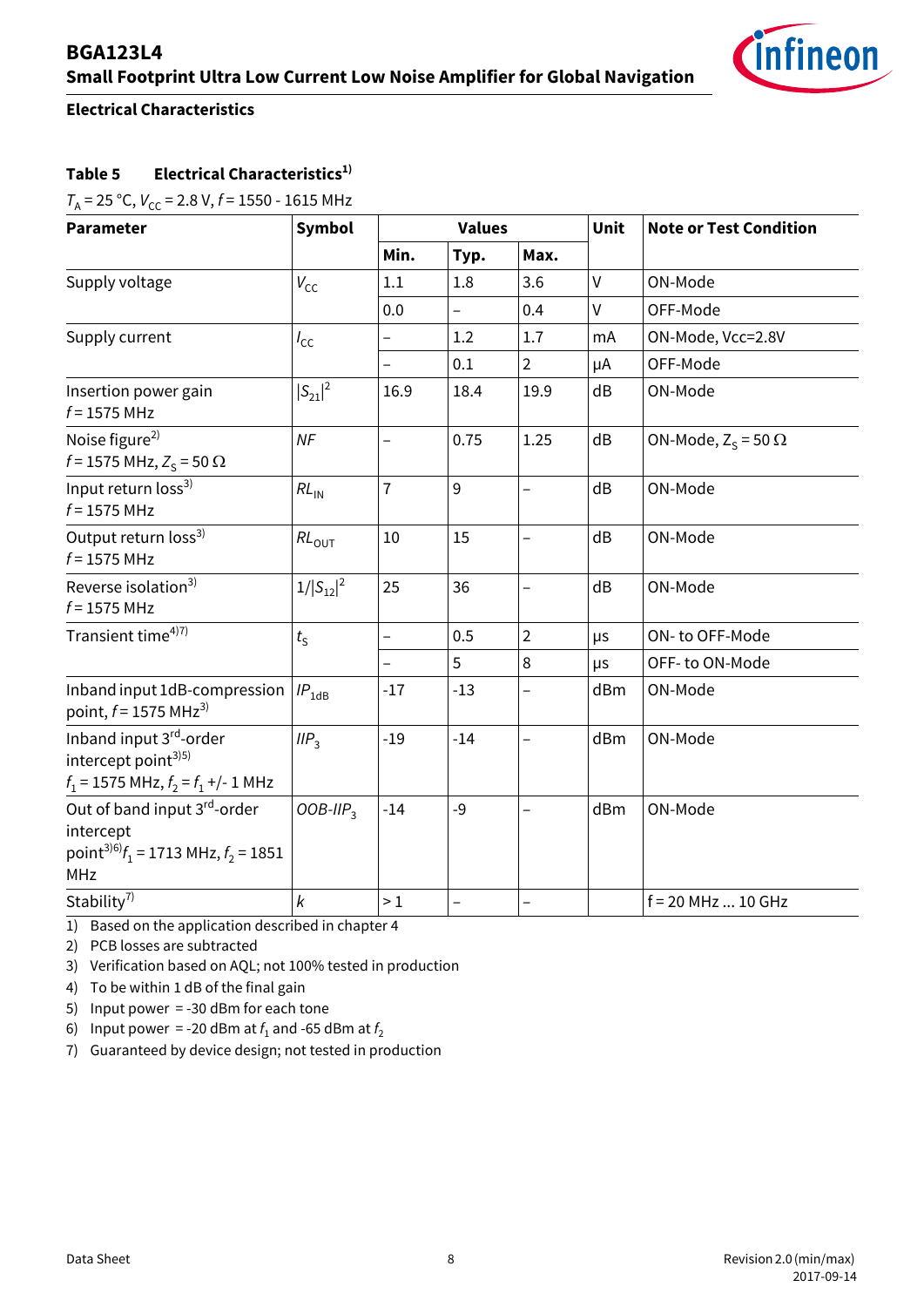

**Application Information**

## <span id="page-8-1"></span><span id="page-8-0"></span>**4 Application Information**

## **Application Board Configuration**



## **Figure 2 Application Schematic BGA123L4**

#### **Table 6 Bill of Materials**

| <b>Name</b>    | <b>Value</b>       | Package          | Manufacturer      | <b>Function</b>       |
|----------------|--------------------|------------------|-------------------|-----------------------|
| C1 (optional)  | 1nF                | 0402             | Various           | DC block <sup>1</sup> |
| C <sub>2</sub> | $\geq 1$ n $F^{2}$ | 0402             | Various           | RF bypass $^{3)}$     |
| L1             | 10nH               | 0402             | Murata LQW15 type | Input matching        |
| N1             | <b>BGA123L4</b>    | <b>TSLP-4-11</b> | Infineon          | SiGe LNA              |

1) DC block might be realized with pre-filter in GNSS applications

2) For data sheet charcteristics 1nF used

3) RF bypass recommended to mitigate power supply noise

A list of all application notes is available at **http://www.infineon.com/gpslna.appnotes**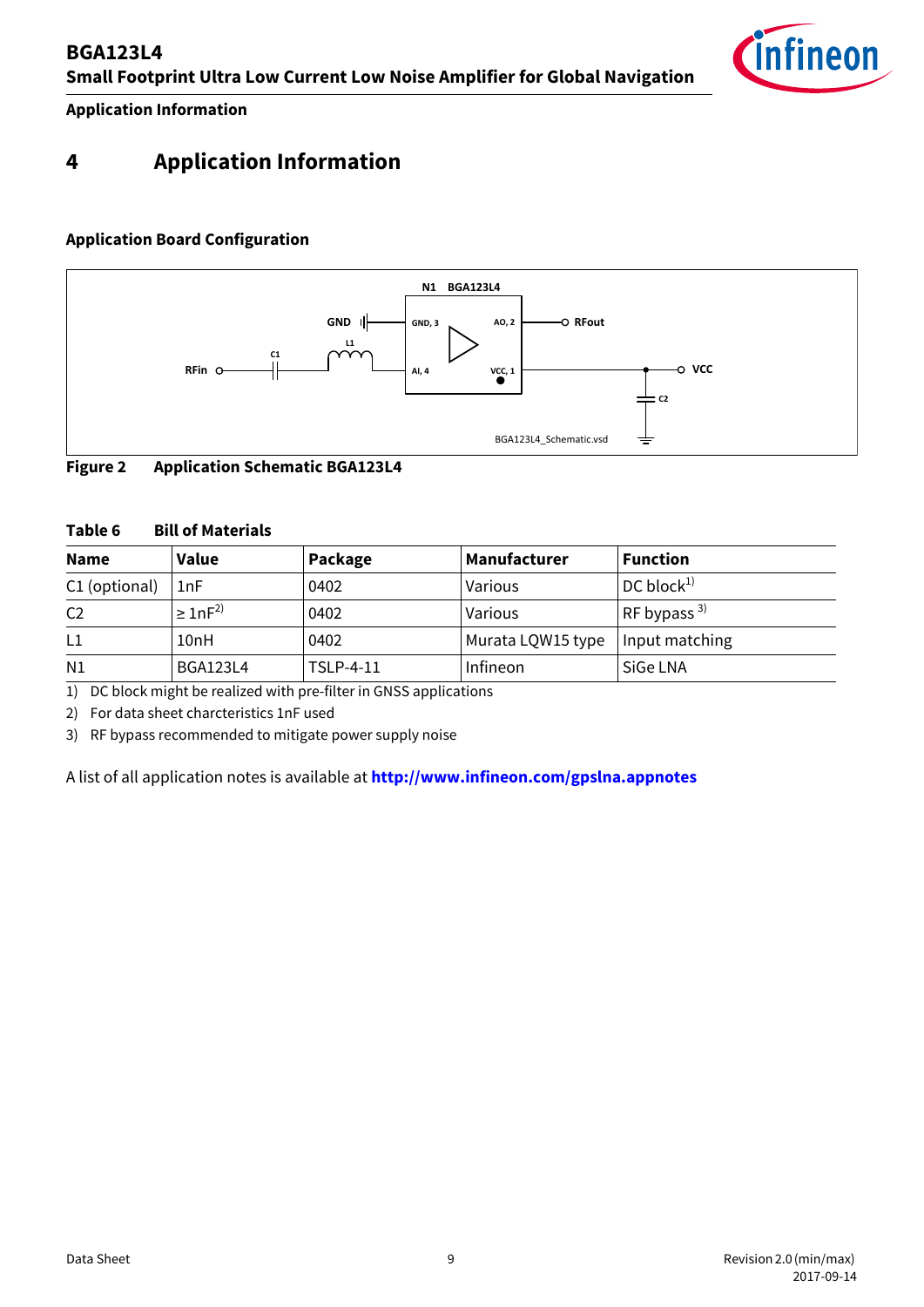**Package Information**

# <span id="page-9-0"></span>**5 Package Information**



**Figure 3 TSLP-4-11 Package Outline** (top, side and bottom views)



**Figure 4 Footprint Recommendation TSLP-4-11**



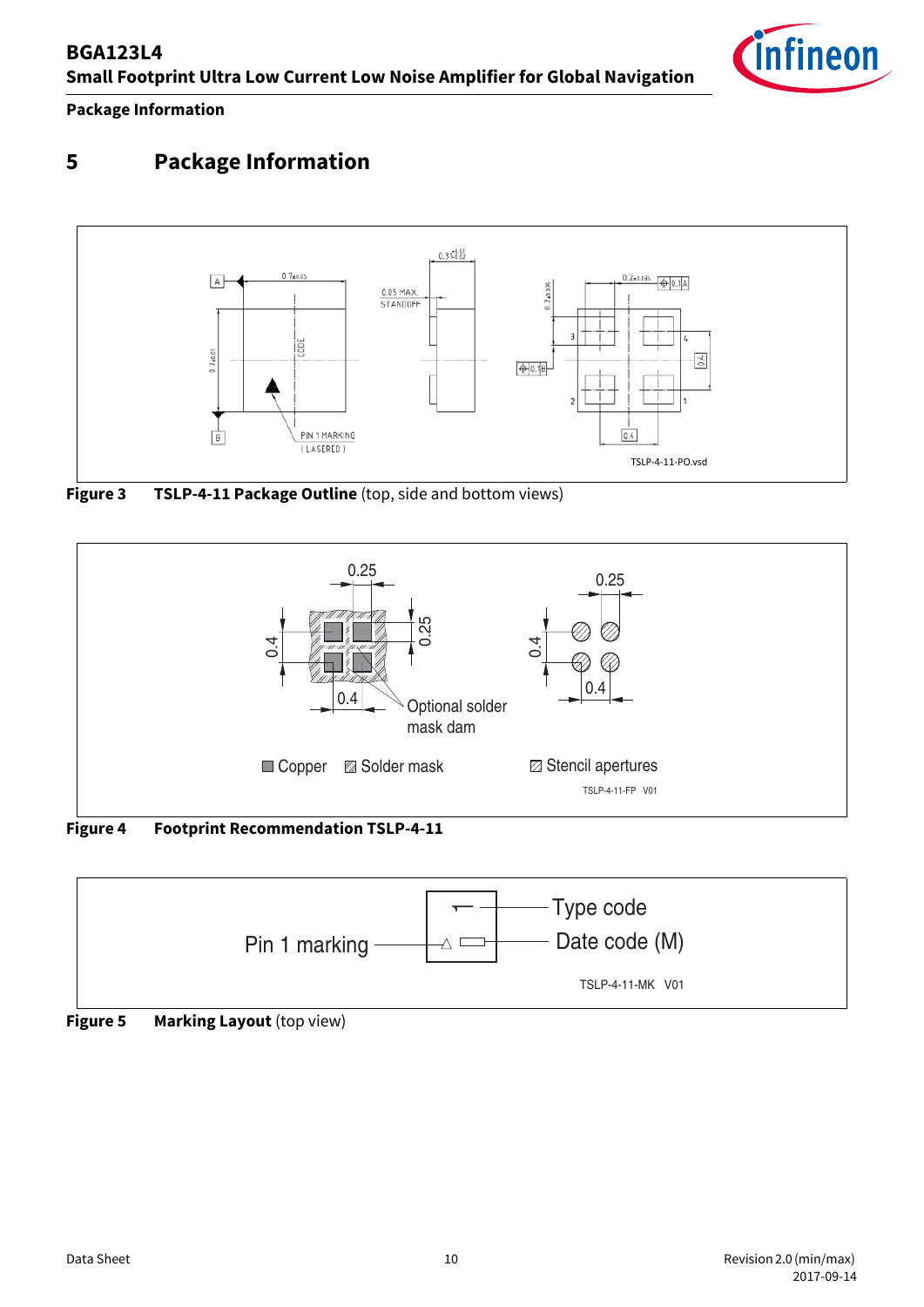## **Package Information**





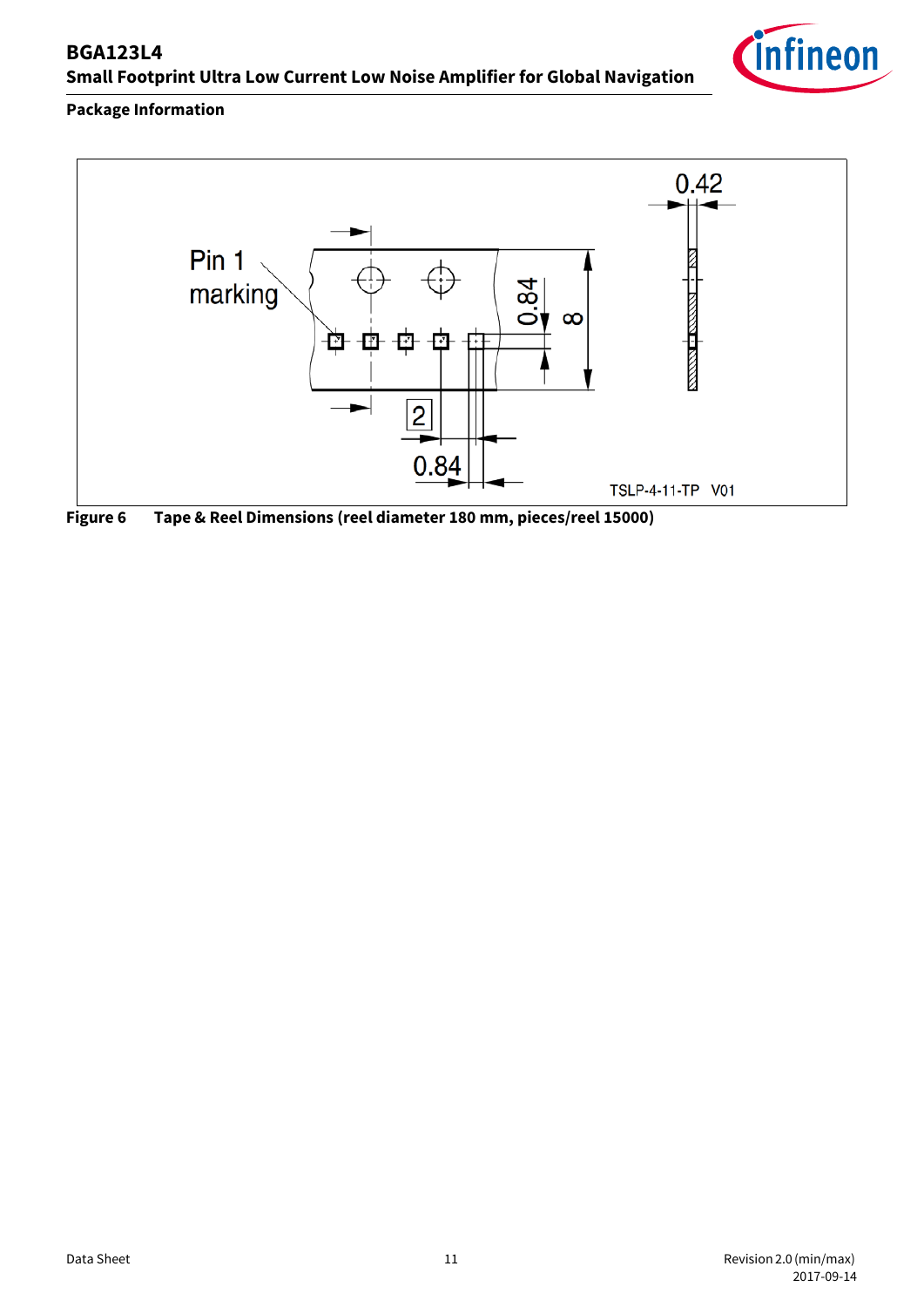

| <b>Revision History</b>            |                                                  |  |  |  |  |
|------------------------------------|--------------------------------------------------|--|--|--|--|
| Page or Item                       | Subjects (major changes since previous revision) |  |  |  |  |
| Revision 2.0 (min/max), 2017-09-14 |                                                  |  |  |  |  |
| 1, 3, 4, 6, 7, 8                   | Update Electrical Characteristics                |  |  |  |  |
| 13                                 | Update Trademark Information                     |  |  |  |  |